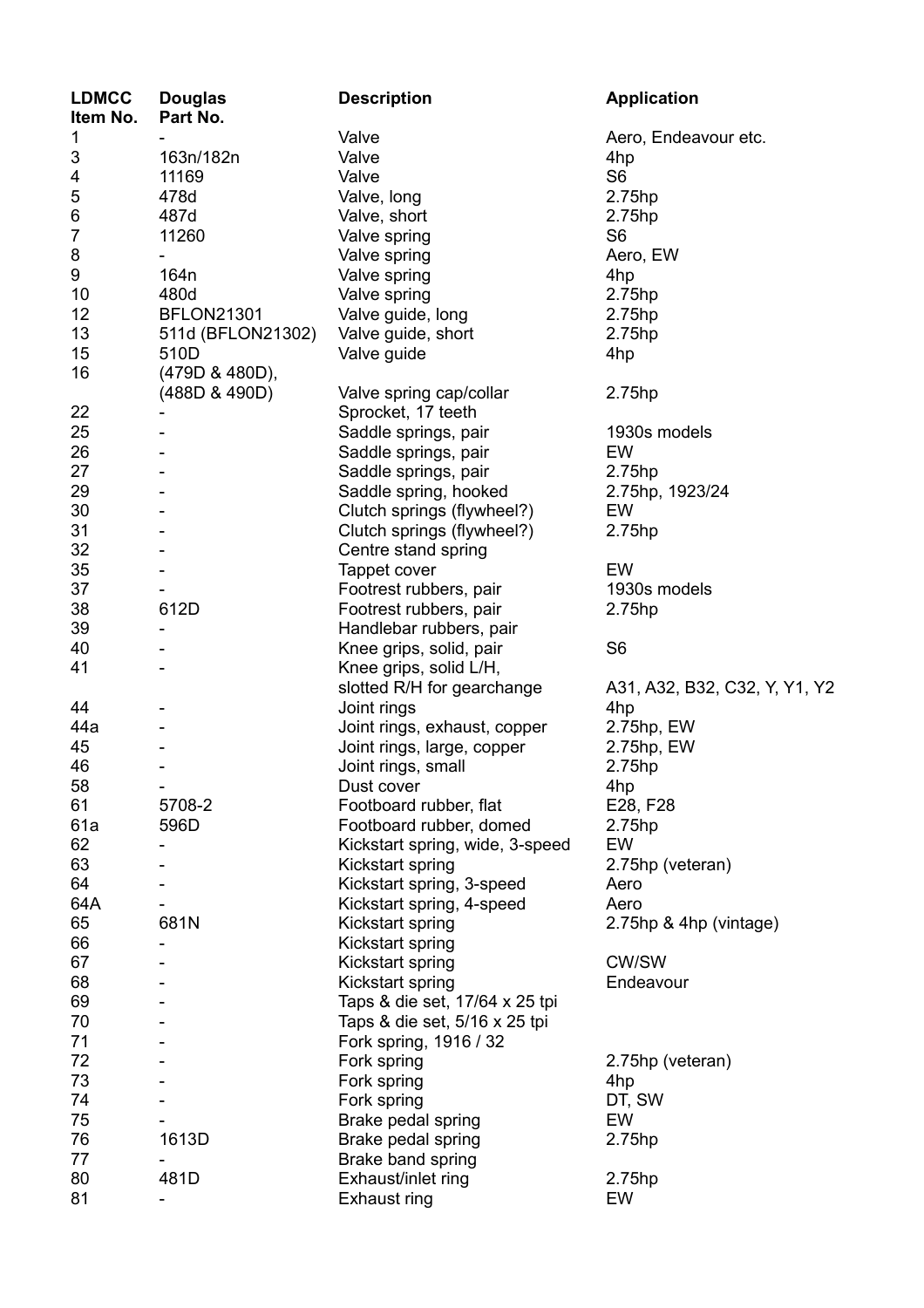| 82  |                       | Timing cover screw, tapered                                 | 2.75hp               |
|-----|-----------------------|-------------------------------------------------------------|----------------------|
| 82a |                       | Timing cover screw, hex                                     | 2.75hp, Aero         |
| 83  | 025-Q06-3060 (1181)   | Pump washer, leather                                        | <b>EW</b>            |
| 85  |                       | Magneto drive gear                                          |                      |
| 90  | 1073D                 | Rear stand clip                                             | 2.75hp               |
| 91  | 1159D                 | Rear stand                                                  | 2.75hp               |
| 92  |                       | Oil sight glass, cylinder                                   |                      |
| 93  |                       | Fork link, curved                                           | Pre-1916             |
| 93a |                       | Fork link, straight                                         | Pre-1916             |
| 94  |                       | Crankshaft springs,                                         |                      |
|     |                       | tapered (see item 150)                                      |                      |
| 95  |                       | Clamp lug, engine                                           |                      |
| 98  |                       | Fork spring                                                 | S <sub>6</sub>       |
| 100 | 424 spring - 425 disc | Non-return valve & spring                                   | $2.75$ hp, 4hp       |
| 101 | 7117                  | Shock absorber spring, clutch                               | S <sub>6</sub>       |
| 102 |                       | Valve collet                                                |                      |
| 103 |                       | Valve spring                                                | EW 600               |
| 109 |                       | Star spring, lightweight forks                              |                      |
| 110 |                       | Crash bar bracket                                           | Endeavour            |
| 114 |                       | Valve spring, inlet                                         | 1910/11 models       |
| 115 |                       | Valve spring, exhaust                                       | 1910/11 models       |
| 118 | 546D etc              |                                                             |                      |
| 120 |                       | Tappet assembly<br>Washer, mudguard                         | 2.75hp               |
| 121 |                       |                                                             |                      |
| 122 |                       | Ball bearing, 5/16" dia.                                    |                      |
|     |                       | Number plate, front<br>Tool box                             |                      |
| 123 | 100975                |                                                             | 2.75hp               |
| 124 |                       | Tool box                                                    | 4hp                  |
| 125 |                       | Brake spring, rear                                          | Veteran models       |
| 126 |                       | Stand spring clip, front                                    | Veteran models       |
| 129 |                       | Bearing, KLNJ5/8                                            | 2.75hp               |
| 130 |                       | Bearing, 6201                                               | 2.75hp & 4hp         |
| 131 |                       | Bearing, 6203                                               | 2.75hp & others      |
| 132 |                       | <b>Bearing, 98204</b>                                       | 4hp                  |
| 133 |                       | <b>Bearing, 98305</b>                                       | EW                   |
| 135 |                       | Bearing, KLNJ/1                                             | 4hp                  |
| 138 |                       | Bearing, 6002                                               | 4hp                  |
| 139 |                       | Bearing, 6004                                               | 4hp                  |
| 142 |                       | Rear stand                                                  | 4hp                  |
| 144 |                       | Tab washer, timing chest                                    | 2.75hp               |
| 145 |                       | Tab washer, big end bolt                                    | EW                   |
| 146 |                       | Tab washer, end, crank                                      |                      |
| 147 |                       | Tab washer, big end bolt                                    | S6, T6               |
| 148 |                       | Aero timing chest                                           | Aero                 |
| 149 |                       | D' washer                                                   | 30s models inc. Aero |
| 150 |                       | Ball bearings, 1/4" dia.,<br>for taper spring (see item 94) |                      |
| 152 |                       | C' spanner                                                  | 2.75hp, EW           |
| 153 |                       | Fork link                                                   | $3.5$ hp, $4$ hp     |
| 154 |                       | Inlet/exhaust flange                                        | $3.5$ hp, $4$ hp     |
| 156 |                       | Brake return spring                                         | Endeavour            |
| 157 |                       | Knee pad, leather                                           |                      |
| 158 |                       | Centre stand spring                                         | S <sub>6</sub>       |
| 159 |                       | Number plate clip                                           |                      |
| 161 |                       | Saddle spring, front                                        | <b>Bantam</b>        |
| 162 |                       | Tube end closer, 7/8"                                       |                      |
| 163 |                       | Hub ring nut                                                |                      |
| 165 |                       | Tab washer, cam follower                                    | S <sub>6</sub>       |
|     |                       |                                                             |                      |